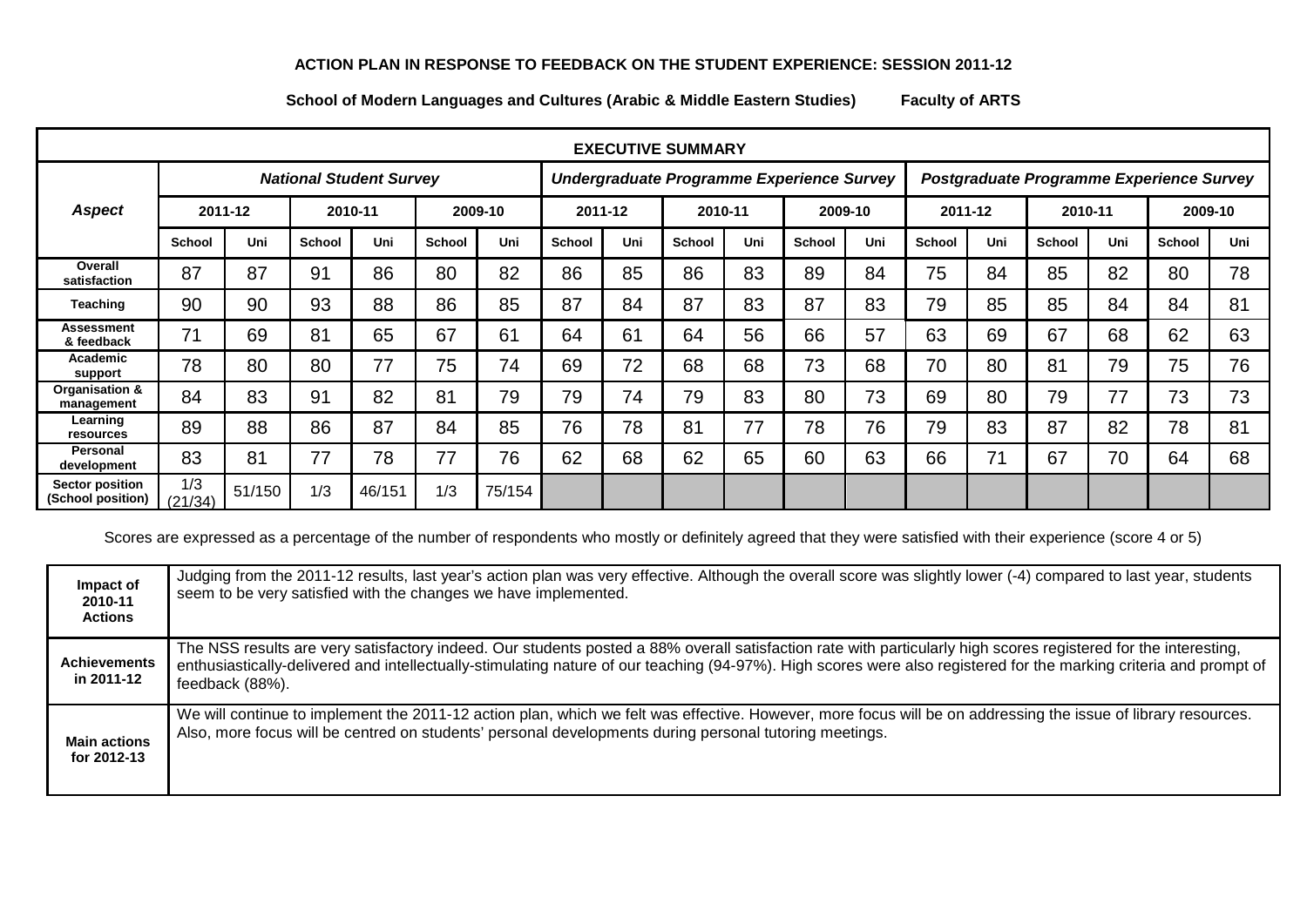## **ACTION PLAN IN RESPONSE TO FEEDBACK ON THE STUDENT EXPERIENCE: SESSION 2011-12**

**School of Modern Languages and Cultures (Arabic & Middle Eastern Studies) Faculty of ARTS**

| <b>Aspect</b>                     | Progress with actions in response to<br>2010-11 feedback and indication of<br>impact                                                                            | Issues raised in 2011-12 feedback                                                                                                                                                                                                                                                                                                                             | Planned response in 2012-13                                                                                                                                                                                                                                                                                                                                                                                                                                                                                                                                                                                                                                                                                                                                                                                     |  |  |  |
|-----------------------------------|-----------------------------------------------------------------------------------------------------------------------------------------------------------------|---------------------------------------------------------------------------------------------------------------------------------------------------------------------------------------------------------------------------------------------------------------------------------------------------------------------------------------------------------------|-----------------------------------------------------------------------------------------------------------------------------------------------------------------------------------------------------------------------------------------------------------------------------------------------------------------------------------------------------------------------------------------------------------------------------------------------------------------------------------------------------------------------------------------------------------------------------------------------------------------------------------------------------------------------------------------------------------------------------------------------------------------------------------------------------------------|--|--|--|
| Overall<br>satisfaction           | Overall satisfaction in the NSS score is<br>slightly lower than in 2010-11. But overall<br>students have expressed their satisfaction in<br>all categories.     | Overall satisfaction in the NSS is slightly lower<br>(-4) compared to last year. Students have<br>registered their satisfaction in every category.<br>Impressive scores received in the category of<br>Teaching. Students' satisfaction in almost every<br>category indicates that the action plan<br>implemented last year was well received by<br>students. | We will continue to monitor our practice in all categories.<br>Colleagues will in particular focus on ensuring sufficient<br>resources are available for students in the library.<br>Although 2011/12 results are satisfactory, we will<br>continue to communicate our practices to our students,<br>and where appropriate involve them. We will also<br>continue to monitor our teaching and the feedback we<br>provide to our students.                                                                                                                                                                                                                                                                                                                                                                       |  |  |  |
| <b>Teaching</b>                   | Students seem to be very satisfied with the<br>teaching. 93% expressed their satisfaction to<br>our teaching.                                                   | Students are very satisfied with the way staff<br>approach subjects (94%). Students have also<br>highly scored staff enthusiasm about the subject<br>(97%). Similar results have been registered in the<br>Programme Survey.                                                                                                                                  | We will continue to monitor our teaching practices. Part-<br>time tutors are monitored, observed and mentored.<br>In language, we will continue to monitor changes we<br>made to the level 2 language curriculum. Al-Kitaab 2 is<br>no longer used for teaching in level 2. In response to<br>students' concerns about writing, How to Write in Arabic<br>textbook by el Mustapha Lahlali has been introduced. In<br>order to help students refine their reading and listening<br>skills in level 2, more advanced Materials for teaching<br>reading and listening have been developed and<br>introduced this academic year. The syllabus for<br>Grammar and listening for level 2 has also been<br>reviewed and a new syllabus has been introduced.<br>Colleagues will continue to use VLE for their teaching. |  |  |  |
| <b>Assessment</b><br>and feedback | 85% of students expressed their satisfaction<br>with assessment and feedback, although this<br>year's score is slightly lower compared to<br>last year's score. | 88% of the students felt that the feedback has<br>been prompt, and 88% have felt that the marking<br>criteria have been clear in advance. In the PS,<br>however, level 2 students' scores are lower<br>compared to last year's score.                                                                                                                         | Colleagues will continue to provide detailed oral and<br>written feedback to their students.<br>1. We will continue to hold the Mid-Term Feedback<br>week in week 6, semester 1. This will help students<br>identify their weaknesses and work on them during<br>the reading week, week 7.<br>2. Written feedback on language progress will be<br>available to students after the oral & aural exams.<br>New forms have been designed for this purpose.<br>3. Language students will continue to receive weekly<br>feedback on their weekly written tasks.<br>4. Continue to hold the feedback week in week 2 of<br>semester 2.                                                                                                                                                                                 |  |  |  |